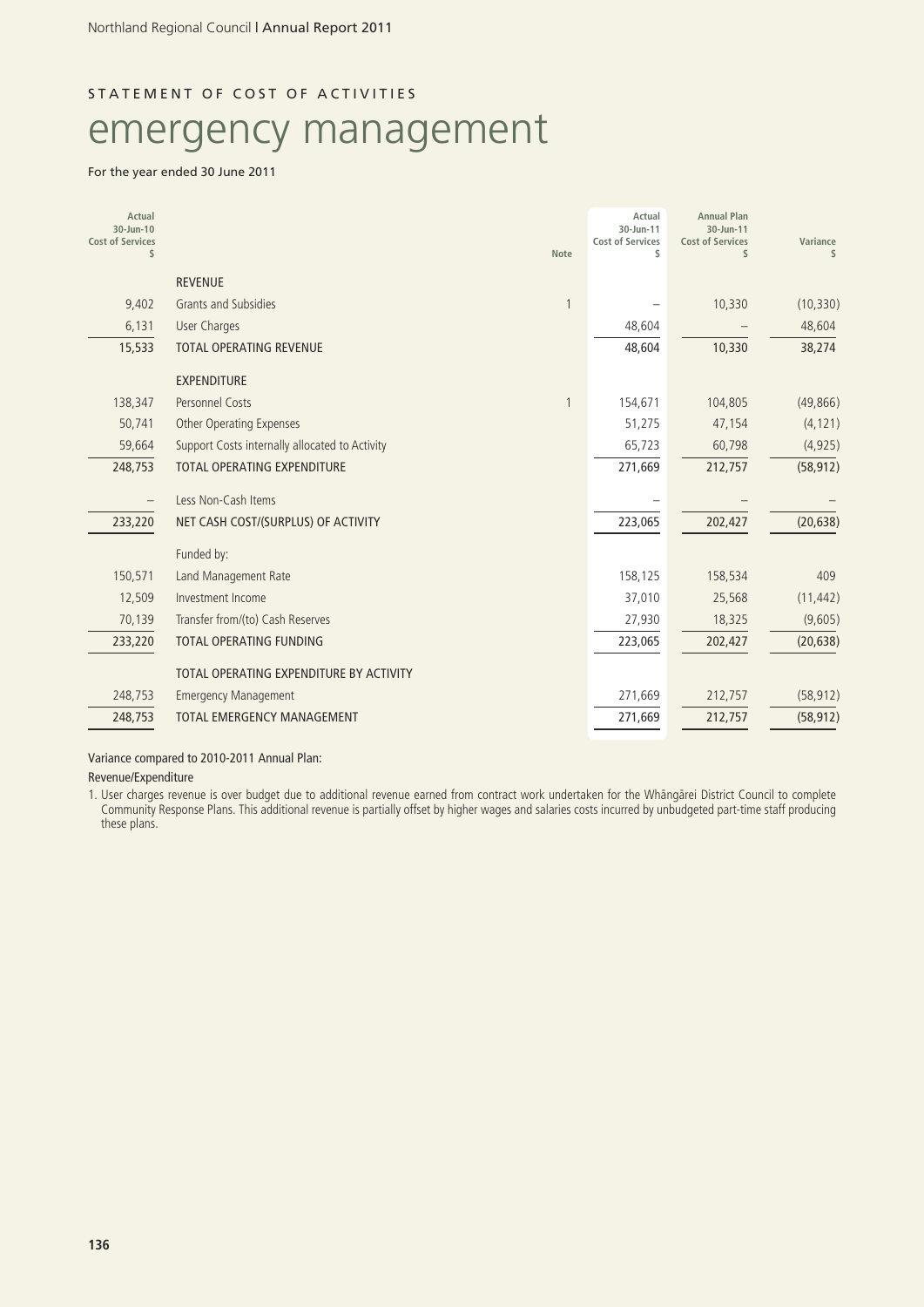## L E V E L S O F S E R V I C E emergency management

The Emergency Management Group of Activities includes:

#### • Emergency Management

#### Why we do this activity

Emergency Management services are promoted and delivered by local government in order to reduce any loss of life and damage to property associated with catastrophic events and to reduce the likelihood of people facing unnecessary hardship during and after such an event. The regional council works with the district councils of the region and representatives of the Police and Fire Service through the Civil Defence Emergency Management Group (CDEMG). This group is a joint committee of the member councils. Specific duties of the group include:

- Identifying and managing hazards and risks.
- Maintaining staff and organisational structure for civil defence emergency management in the area.
- Responding to and managing the adverse effects of emergencies in its area.
- Maintaining a group plan to cover these and all other legislative duties.

#### Contribution to community outcomes:

#### Northland residents are safe and healthy by:

- Working in partnership with other organisations as part of the Civil Defence Emergency Management Group to ensure safer communities.
- Identifying major natural and man-made threats.
- Ensuring that effective systems are in place to reduce the consequences from those threats by having in place comprehensive arrangements to respond to, and recover from, any emergency.

#### Northland's infrastructure is developed in a sustainable way by:

- Working with various stakeholders to reduce the adverse effects of identified hazards on infrastructure and lifeline utilities.
- Providing information that can be incorporated into engineering design to ensure that infrastructure can withstand hazard events of a certain magnitude and/or return period.

#### Northland has cohesive communities by:

• Emergency Management brings communities together through the preparation of community plans, at the local level, which identify hazards, develop response strategies and plan for recovery.



#### What we did

#### Cyclone Wilma

Cyclone Wilma delivered large amounts of rain to a broad area of Northland in late January with some eastern areas recording 230-280mm, with generally 76 percent of the total rainfall falling within a seven hour period.

Several areas for improvement were identified from the interagency Cyclone Wilma debrief into the region's warning and response systems including:

- A need to communicate and engage earlier with the emergency services and other agencies to enable an earlier overall situation to be developed.
- Ensuring that road closures and other information is made available and regularly updated on websites.
- Ensuring that adequate people are rostered or on standby.
- Ensuring that contact lists for key personnel are current.
- Having more remote access to computer and data systems.

As a result of lessons learnt from Cyclone Wilma and experiences gained in Christchurch, the Welfare Advisory Group has developed three fact sheets containing welfare information which can be easily altered depending on the event and made readily available.

The Welfare Advisory Group had an active role referring to the welfare needs of people relocating from Christchurch either temporarily or permanently to Northland. In total there were 267 people (including children) registered in Northland. Of these 12 were renal patients who were under the care of the Northland District Health Board to receive dialysis care. Northland schools also received around 50 extra students who had either relocated with parents or care givers or were staying with relatives.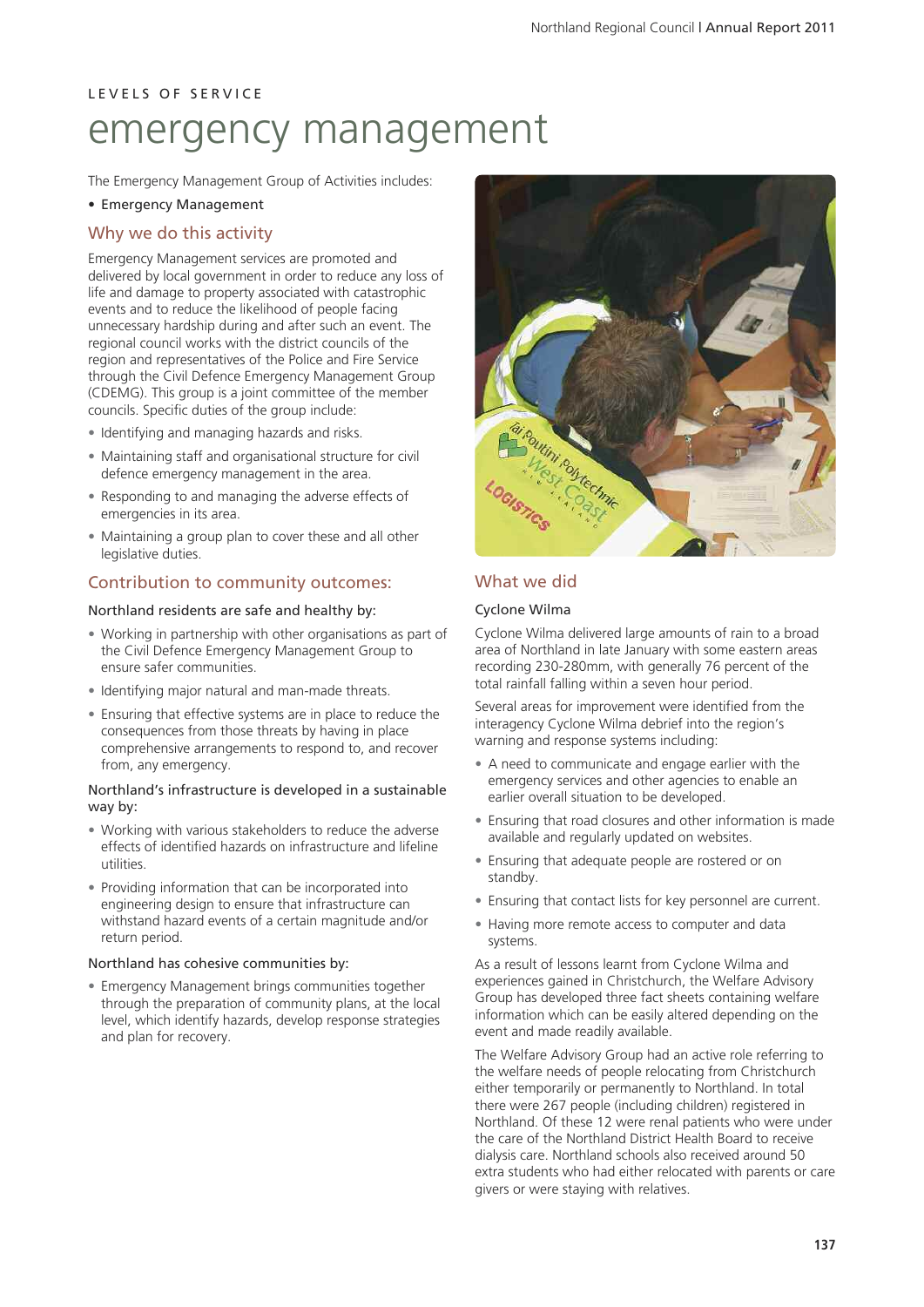#### L E V E L S O F S E R V I C E

# emergency management

#### Exercise Tangaroa

The aim of Exercise Tangaroa on 20 October 2010 was to test regional and local arrangements for responding to a national tsunami warning and involved the activation and resourcing of the Northland CDEM Group and local emergency operation centres at the four councils across the region.

Prior to the exercise, tsunami inundation maps were completed and circulated to key stakeholders and community groups. The value of the maps was demonstrated during the exercise and enabling clear evacuation planning and assessment of the evacuation areas. Inundation maps have now been included in the community response planning process and where appropriate, maps have been provided to communities that have existing plans.

#### Japan tsunami

Northland's response to the Japanese tsunami marine warning on 11 March 2011 was well co-ordinated and managed with the public generally taking appropriate action in response to the public information messages. Unusual currents and tidal movement were reported over several days. The tsunami inundation mapping project and community response plans were invaluable during the event.

#### Tsunami siren project

The Whängärei District Council (WDC), in conjunction with Northpower, has now completed the installation of 70 tsunami sirens in coastal communities extending from Bland Bay in the north to Mangawhai in the south. Of the 70 sirens, six have been installed in the Kaipara District Council area and four in Department of Conservation campsites, with the remainder in coastal communities within the Whängärei district. Northpower has provided the expertise in building and installing the sirens, with the only costs being those associated with the siren hardware. Installation locations were chosen in consultation with members of the local community response groups. Northpower has completed the installation and a full systems test and survey was conducted on Saturday 4 June 2011. The main aim of this exercise was to test the electronic hardware and the activation processes. Secondary to the test, but of equal importance, was the public education and awareness programme that preceded the test.

#### Shared services

After the resignation of the Whängärei District Council Civil Defence Officer in early April, the Whängärei district and Northland regional councils agreed a Memorandum of Understanding setting out arrangements for the co-location of the WDC Civil Defence Officer within the Northland CDEM Office. An initial project is to review the current response and Emergency Operations Centre (EOC) arrangements with a view to identifying opportunities for improvement through shared services.

#### Capability reviews

A review of the capability and capacity of the Far North District Council, the Kaipara District Council and the regional council's Emergency Operations Centres was undertaken. A number of improvements were identified at each of the centres (most related to manning the centre for emergencies longer than 48 hours) and these will be followed up in the near future.

#### North Island CDEM Group Conference

The Northland CDEM Group hosted the North Island CDEM Group conference in late November which was attended by 115 guests from across the CDEM and support agencies. The conference included a field trip to the NZ Refining Company and included presentations on the Samoan tsunami, and the Victorian bush fires. Northland also showcased the work it has been doing on Community Response Plans with two very enthusiastic presentations from volunteers who have had key roles in developing plans at Taupo Bay and Ruakaka.

#### "Get Ready Get Thru"

A public education document titled "Get Ready Get Thru – your guide to staying safe in Northland" has been produced in association with the Northland Scene magazine. The eight page document has been circulated to each household in Northland. It contains information on being prepared for any disaster including tsunamis and flooding. The document was largely funded by the Earthquake Commission (EQC).

#### International training

Council's Senior Programme Manager for Civil Defence attended the Asia Pacific United Nations Disaster Assessment and Co-ordination (UNDAC) refresher course in Makati City, Philippines in May. The UNDAC team is part of the international emergency response system for suddenonset emergencies. It is designed to assist the United Nations and governments of a disaster affected country in meeting international needs for early and qualified information during the first phase of a sudden-onset emergency, as well as in the co-ordination of incoming international relief at national level and/or at the site of the emergency.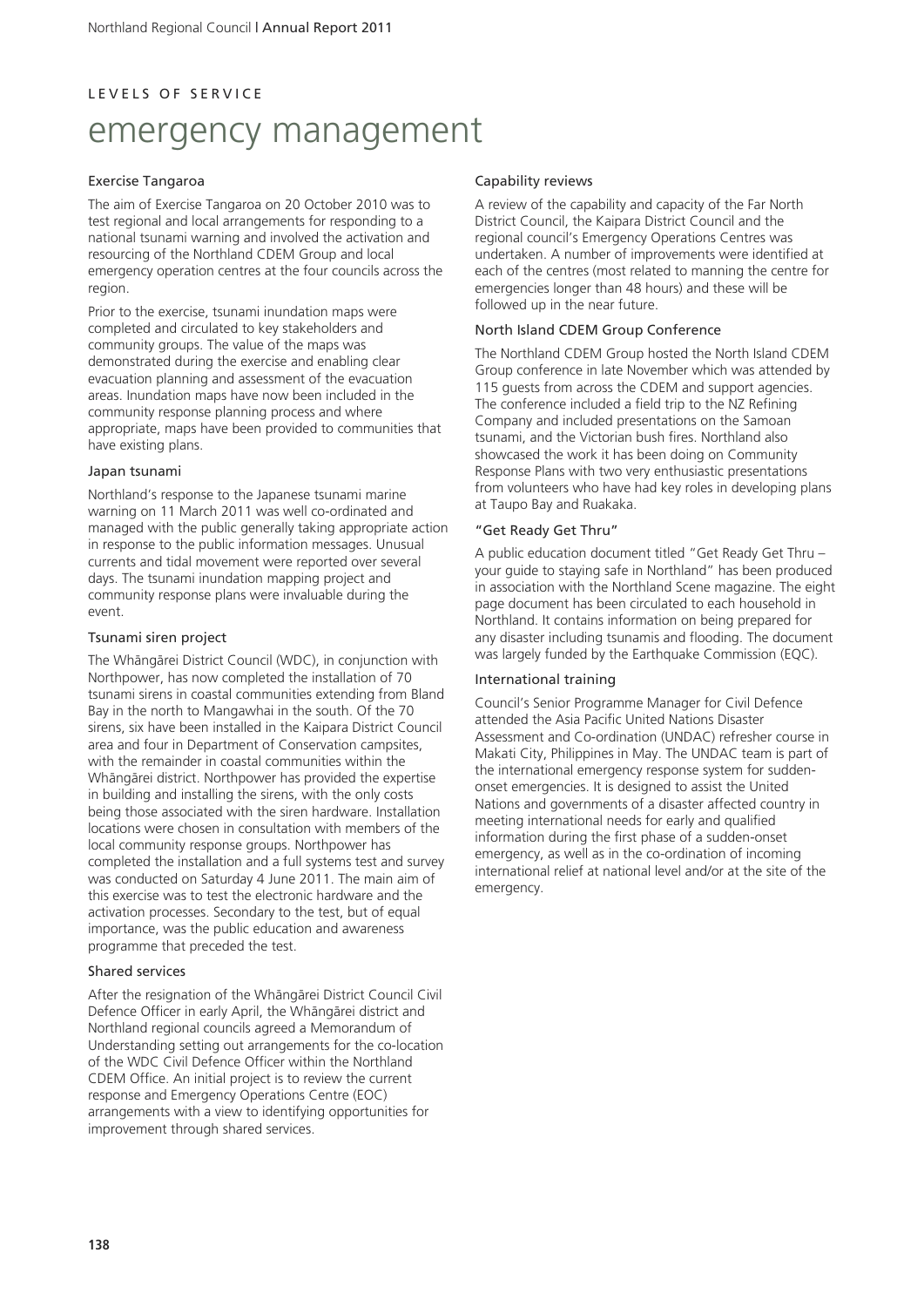## Activity 10.1 Emergency Management

Objective: To create resilient communities in Northland by enhancing the capability to manage emergencies and the capability to recovery from disasters.

#### 2010-2012 Performance Measures and Targets

| 10.1.1 Increase the community's capability to respond to, and recover from, Civil Defence Emergencies.                                                                                                                                                                                          |                                                                                                                                                                                                                                                                                                                                                                                                                             |  |  |  |  |
|-------------------------------------------------------------------------------------------------------------------------------------------------------------------------------------------------------------------------------------------------------------------------------------------------|-----------------------------------------------------------------------------------------------------------------------------------------------------------------------------------------------------------------------------------------------------------------------------------------------------------------------------------------------------------------------------------------------------------------------------|--|--|--|--|
| Performance Measures and Targets                                                                                                                                                                                                                                                                | Actual Service Performance to 30 June 2011                                                                                                                                                                                                                                                                                                                                                                                  |  |  |  |  |
| a. Develop, implement and review the Northland<br>CDEM Group Plan.<br>. Implement and monitor during 2010-2011.                                                                                                                                                                                 | Achieved (2010: Not achieved).<br>Plan target and actions are reported to CDEM Group meetings<br>quarterly. The plan is being implemented with the work<br>programme being achieved.                                                                                                                                                                                                                                        |  |  |  |  |
| b. Establish Northland Civil Defence Emergency<br>Group (CDEMG) Emergency Management Office<br>to provide logistical and administrative support.<br>• Co-ordinating Executive Group to meet at least six<br>times a year and the Civil Defence Emergency<br>Management Group to meet quarterly. | Achieved (2010: Achieved).<br>CEG has met on six occasions. CEG held meetings in August,<br>September November, December, March and June. CDEMG<br>meetings were held in September, December, March and<br>September. The group reviewed progress reports on the<br>CDEM Group Plan's workstreams; debrief reports of<br>emergencies and exercises conducted and the reviews<br>conducted on each of the emergency centres. |  |  |  |  |
| c. Develop Community Response Plans in<br>accordance with the CDEM Group Plan.<br>• 20 plans (50%) completed by 2011.                                                                                                                                                                           | Achieved (2010: Achieved).<br>22 Community Response Plans have been completed and<br>another 20 were in draft format as at 30 June 2011.                                                                                                                                                                                                                                                                                    |  |  |  |  |
| d. Develop and implement training and exercise<br>programmes for all agencies across the CDEM<br>sector in Northland.<br>• Provide a minimum of three co-ordinated incident<br>management courses per year.                                                                                     | Achieved (2010: Achieved).<br>Four incident management courses were provided in 2010<br>with 99 personnel attending.<br>Training plan for 2010-2011 was provided to all agencies and<br>included seven courses and a national exercise, Tangaroa.<br>Training and exercise needs analysis has been completed.                                                                                                               |  |  |  |  |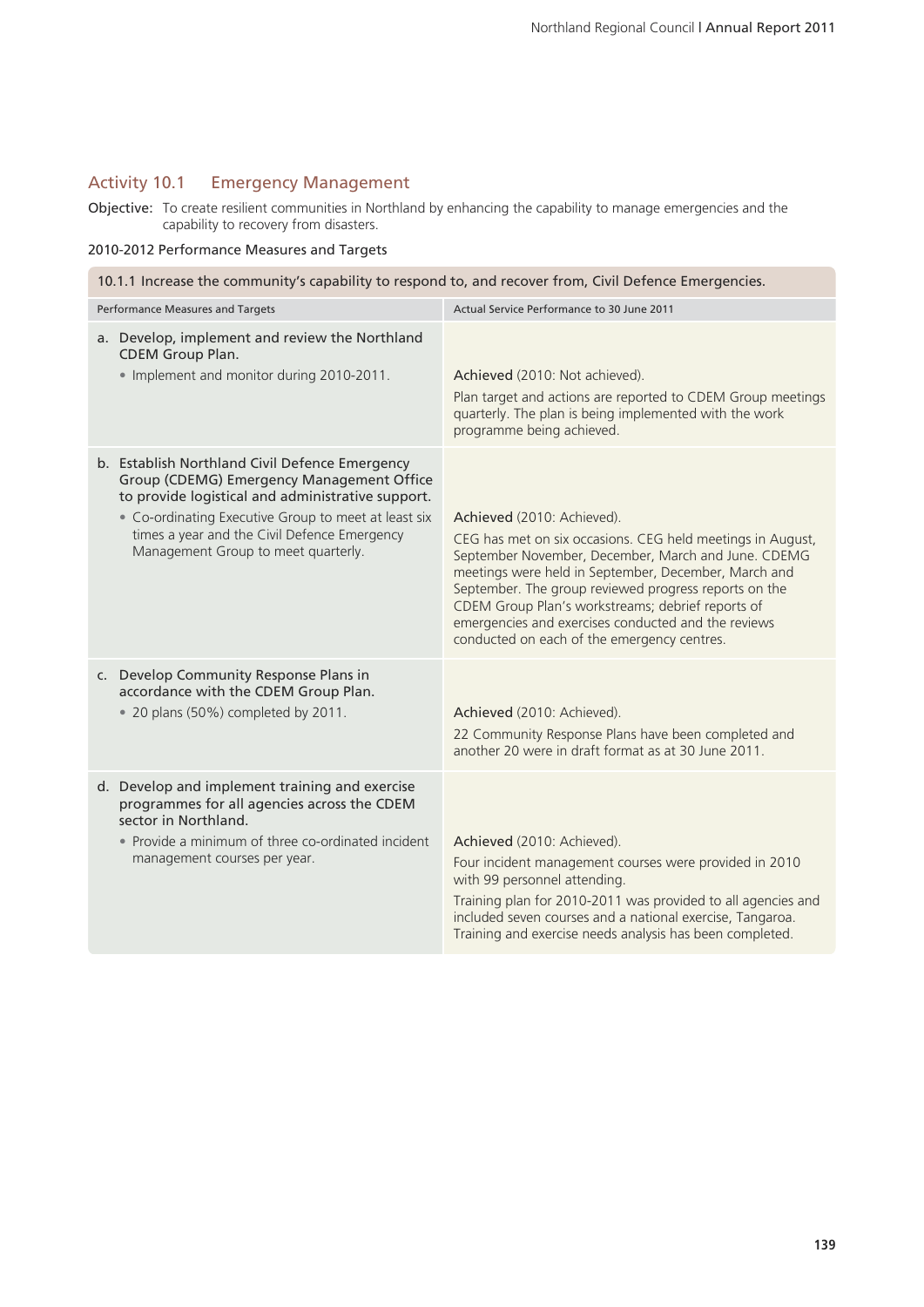## LEVELS OF SERVICE emergency management

### Activity 10.1 Emergency Management continued

10.1.1 Increase the community's capability to respond to, and recover from, Civil Defence Emergencies.

| Performance Measures and Targets                                                                                                                                                                                                                                                       | Actual Service Performance to 30 June 2011                                                                                                                                                                                                                                                                                                                                                                                                                                                                                                                                                                                                                                                 |  |
|----------------------------------------------------------------------------------------------------------------------------------------------------------------------------------------------------------------------------------------------------------------------------------------|--------------------------------------------------------------------------------------------------------------------------------------------------------------------------------------------------------------------------------------------------------------------------------------------------------------------------------------------------------------------------------------------------------------------------------------------------------------------------------------------------------------------------------------------------------------------------------------------------------------------------------------------------------------------------------------------|--|
| e. Co-ordinate support and continue development<br>of the Welfare Advisory Group, Lifelines Utility<br>Group and the Rural Support Trust.<br>• Quarterly outcomes reported through the Co-<br>ordinating Executive Group Chair to the Civil<br>Defence Emergency Management Group.     | Achieved (2010: Achieved).<br>The Lifelines Group and Welfare Advisory Group have both<br>developed detailed work programmes for the current year.<br>Details of plans and outcomes are reported regularly to the<br>CDEM Group. Lifelines Group is finalising a Tsunami Plan and<br>Fuel Supply Plan. The Welfare Advisory Group has appointed<br>local level managers and held a short regional exercise.<br>Reports have been provided on progress and work<br>programmes to each meeting of the CDEM Group and CEG.<br>Outcomes have been reported to the CDEM Group. Meeting<br>minutes of the CDEM Group are now included in the<br>respective minutes of each of the four councils. |  |
| Respond to Civil Defence emergencies in<br>f.<br>accordance with the approved CDEMG<br><b>Emergency Operations Centre Activation Plan.</b><br>• Within one month of each activation, hold a<br>formal debrief and report the outcome to the<br>CDEM Group meeting within three months. | Achieved (2010: Achieved).<br>Four events during the year required activation or partial<br>activation of the Group Emergency Operations Centre and<br>included Cyclone Wilma, Japan Tsunami, Exercise Tangaroa,<br>weather related emergencies and Kermadec tsunami alert.<br>Debriefs were held for each event within one month of the<br>event occurring and reports on the outcomes were provided<br>to the CDEM Group with opportunities for improvement<br>included in the annual work programme.                                                                                                                                                                                    |  |

| 10.1.2 Increase community awareness and understanding of civil defence thereby reducing risks from hazards. |  |  |  |
|-------------------------------------------------------------------------------------------------------------|--|--|--|
|                                                                                                             |  |  |  |

| Performance Measures and Targets |                                                                                                                                                                                        | Actual Service Performance to 30 June 2011                                                                                                                                                                                                                                                                                                               |  |
|----------------------------------|----------------------------------------------------------------------------------------------------------------------------------------------------------------------------------------|----------------------------------------------------------------------------------------------------------------------------------------------------------------------------------------------------------------------------------------------------------------------------------------------------------------------------------------------------------|--|
| a.                               | Make publicly available a series of tsunami<br>evacuation maps for the region.<br>• All maps posted on the Northland Regional<br>Council website within three months of<br>completion. | Not achieved (2010: Not achieved).<br>Maps were made available through the Community Response<br>Planning process at community level. Tsunami inundation<br>maps are being used by communities during planning phases<br>for evacuation planning purposes. The maps are loaded onto<br>the council's website but did not meet the three month<br>target. |  |
|                                  | b. Communicate a region-wide evacuation plan in<br>accordance with the CDEM Group Plan.<br>• Plan reviewed annually and reported to the<br>CDEMG.                                      | Achieved (2010: Not achieved).<br>Plan developed and tested during Exercise Tangaroa in<br>October 2010. Plan contents were reviewed and updated as a<br>result of Exercise Tangaroa.                                                                                                                                                                    |  |